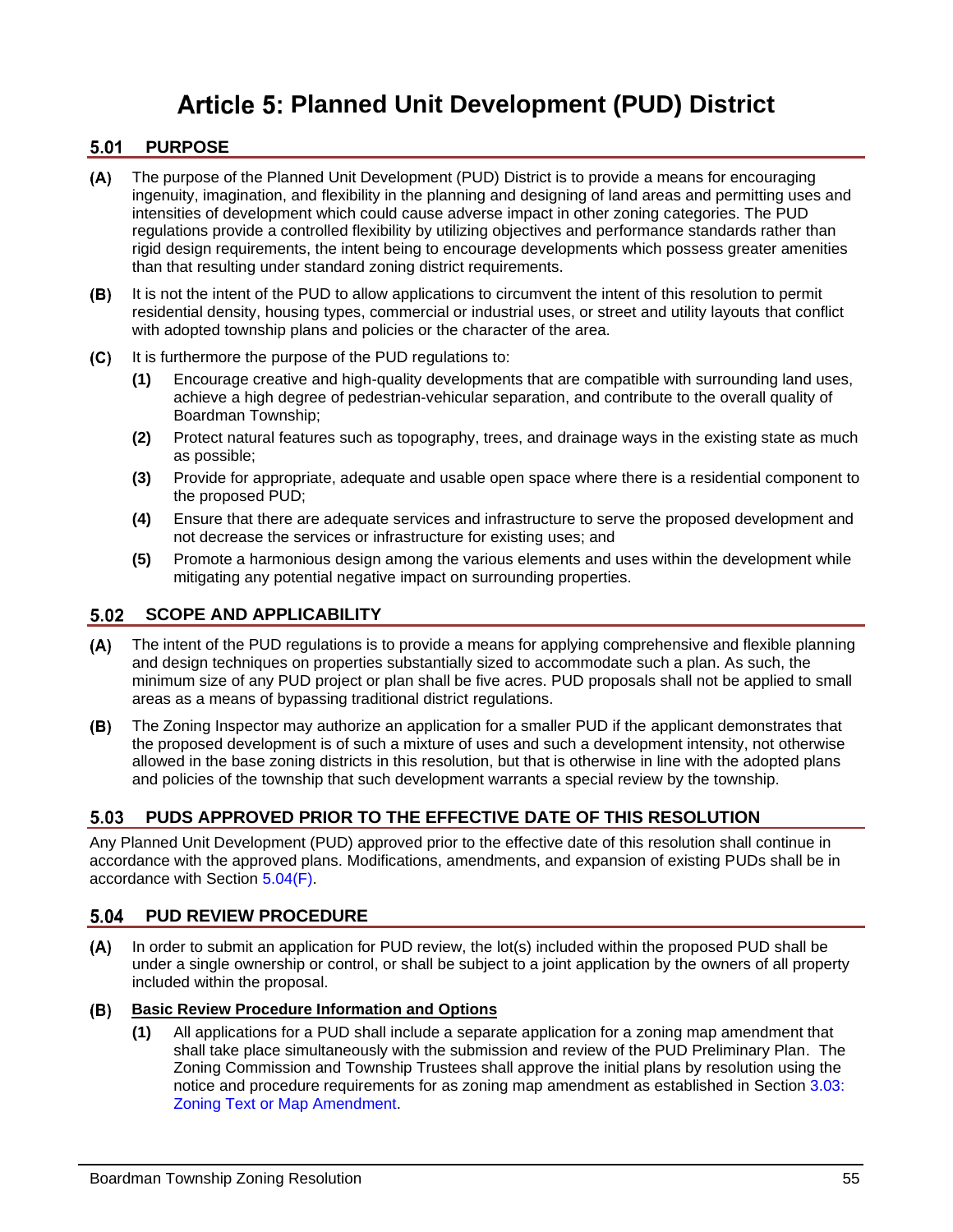**(2)** All applications for PUD review shall be required to submit both a PUD Preliminary Plan and PUD Final Plan. Preliminary and final plans may be submitted and approved simultaneously where an application is for a development that has less than 25 acres in total project area.

# **PUD Review Procedure**

## **(1) Step 1 – Pre-Application Conference**

A pre-application conference shall be required for all applications. The procedure and requirements for a pre-application conference shall be as established in Section 3.03(C)(1), however for PUDs it shall be mandatory and not optional.

### **(2) Step 2 – PUD Preliminary Plan and Zoning Map Amendment**

- **(a)** The applicant shall apply for a zoning map amendment for a PUD and shall submit all of the submittal requirements for a zoning map amendment as well as a PUD Preliminary Plan.
- **(b)** All applications shall be submitted with the required fees as established in the Boardman Township fee schedule.
- **(c)** The procedure for this the PUD Preliminary Plan and zoning map amendment review shall comply with the requirements of Section 3.03: Zoning Text or Map Amendment.
- **(d)** The Zoning Commission shall review the PUD Preliminary Plan and make a recommendation to the Township Trustees to:
	- **(i)** Approve;
	- **(ii)** Approve with modifications; or
	- **(iii)** Deny the application.
- **(e)** The recommendation shall be made based on review of the application using the review criteria for a zoning map amendment and the review criteria for PUDs as established in this article.
- **(f)** The Zoning Commission may, in its recommendation to the Township Trustees, require that the PUD Final Plan be submitted in stages corresponding to different units or elements of the development. It may do so only upon evidence ensuring completion of the entire development in accordance with the PUD Preliminary Plan and phased development schedule.
- **(g)** In accordance with the zoning map amendment review process, the Township Trustees shall hold a public hearing on the PUD Preliminary Plan and zoning map amendment and decide to approve, approve with modifications, or deny the application using the criteria contained in this article.
- **(h)** The Township Trustees' decision on the PUD Preliminary Plan and zoning map amendment is a legislative action of the Township Trustees and is subject to the same effective date and referendum provisions as set forth in Section 3.03(D): Effective Date and Referendum. After approval of the PUD Preliminary Plan and zoning map amendment, and after the subsequent referendum period has ended, the zoning map shall be changed to reflect this amendment.
- **(i)** In making its recommendations or decisions, the Zoning Commission and/or Township Trustees may impose such conditions of approval as are in its judgment necessary to ensure conformity to the applicable criteria and standards. In so doing, the Zoning Commission and/or Township Trustees may permit the applicant to revise the plan and resubmit it as a PUD Preliminary Plan within 60 days of such action. Such resubmission shall be made to the board that imposed such conditions.
- **(j)** Approval of the PUD Preliminary Plan shall include density, intensities, land uses and their inter-relationship, general design standards, and building locations. Location of buildings (if applicable) and uses may be altered slightly due to engineering feasibility which is to be determined in the subsequent preparation of the detailed final development plans.

### **(3) Step 3 – PUD Final Plan Review**

**(a)** Within one year after the approval of the PUD Preliminary Plan, the applicant shall file a PUD Final Plan for the entire development, or when submitting in phases, for the first phase of the development.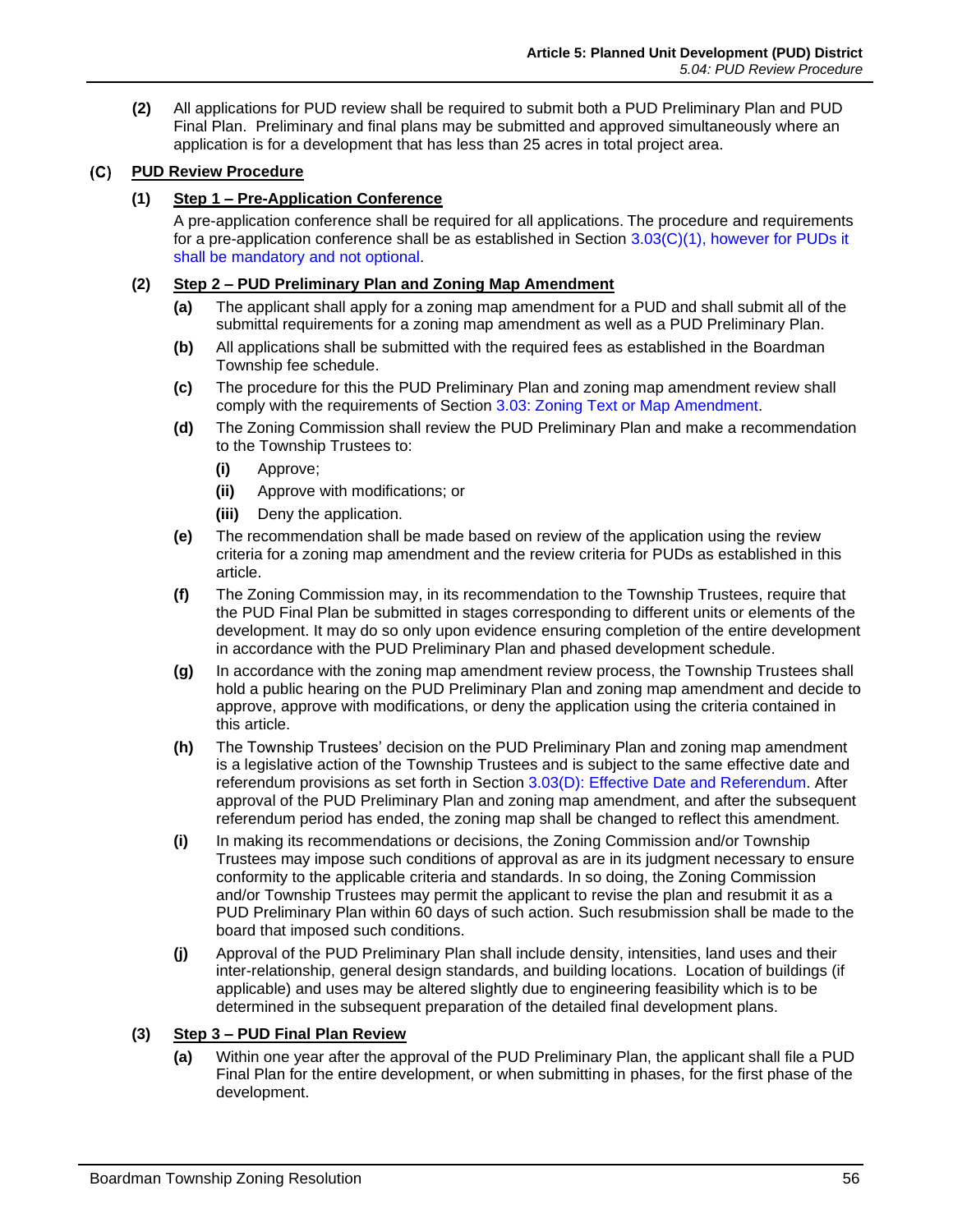- **(b)** If more than one year passes from the date of approval of the PUD Preliminary Plan and the PUD Final Plan has not been submitted for approval or a request for up to a one-year extension, for good cause shown, has been filed with the Zoning Inspector, the PUD Preliminary Plan shall be deemed expired and the applicant must resubmit such plan. In no case shall a PUD Preliminary Plan be valid for more than two years. After the PUD Preliminary Plan has expired, the PUD zoning designation shall remain in place, but no development shall be authorized unless the property owner, or authorized agent, submits a new PUD Preliminary Plan for review pursuant to this article, or applies for a zoning map amendment to another zoning district. The Zoning Commission or Township Trustees may also initiate a zoning map amendment after the expiration of a PUD Preliminary Plan.
- **(c)** Preliminary subdivision plat review by Mahoning County may occur concurrently with the PUD Final Plan approval. The applicant is responsible for ensuring the proposed plan complies with the Mahoning County Subdivision Regulations. Boardman Township shall not be required to waiver any standards if the proposed plan does not comply with the Mahoning County's Subdivision Regulations.
- **(d)** An applicant shall submit a PUD Final Plan for review. The application shall be subject to the common review requirements of Section 3.02: Common Review Requirements. and the required fee shall be submitted, as established in the Boardman Township fee schedule.
- **(e)** Upon determination by the Zoning Inspector that the PUD Final Plan application is complete, such plans shall be submitted to the Architectural Review Board for review at its next regularly scheduled meeting, or at a special meeting.
- **(f)** The Architectural Review Board will review the PUD Final Plan to determine whether it conforms to all substantial respects to the previously approved PUD Preliminary Plan and to all other applicable standards of this resolution.
- **(g)** The Architectural Review Board shall hold a public meeting on the PUD Final Plan and decide to approve, approve with modifications, or deny the application using the criteria contained in this article.
- **(h)** In its decision, the Architectural Review Board may impose such conditions of approval as are in its judgment necessary to ensure conformity to the applicable criteria and standards. In so doing, the Architectural Review Board may permit the applicant to revise the plan and resubmit it as a PUD Final Plan within 60 days of such action. Such conditions shall be made a part of the terms under which the development is approved. Any violation of such conditions shall be deemed a violation of this section and no zoning certificate will be issued.

#### **(4) Step 4 - Zoning Certificate Issuance**

- **(a)** Zoning certificates shall not be issued until the lot or applicable subdivision has been fully recorded in the office of the Mahoning County Recorder's Office and public improvements have been installed in accordance with the applicable subdivision regulations.
- **(b)** Zoning certificates shall only be approved when the proposed zoning certificate application shows compliance with the approved PUD Preliminary and Final Plan as well as any other applicable section of this resolution.

# **Time Limits for the PUD Final Plan**

- **(1)** Any PUD Final Plan shall be valid for a period of two years after the date of approval by the Architectural Review Board. If no development has begun (development being defined as the start of construction of the required public/private improvements as shown on the approved Final Plan for one or more phases of the project) in the PUD within two years from the date of approval, such approval of the PUD Final Plan shall lapse and be of no force and effect.
- **(2)** Two, one-year extensions of the time limit set forth in Paragraph (1) above, may be granted by the Architectural Review Board if such extension is not in conflict with the most current adopted township plans or policies and that such extension is in the best interests of the entire community. The developer/owner shall apply for an extension and shall state the reason for the extension.
- **(3)** If an approved PUD Final Plan lapses as provided in Paragraphs (1) and (2) above, the originally approved PUD Preliminary Plan shall also be considered void. Notice of such lapse shall be filed by the Zoning Commission and forwarded to the Township Trustees.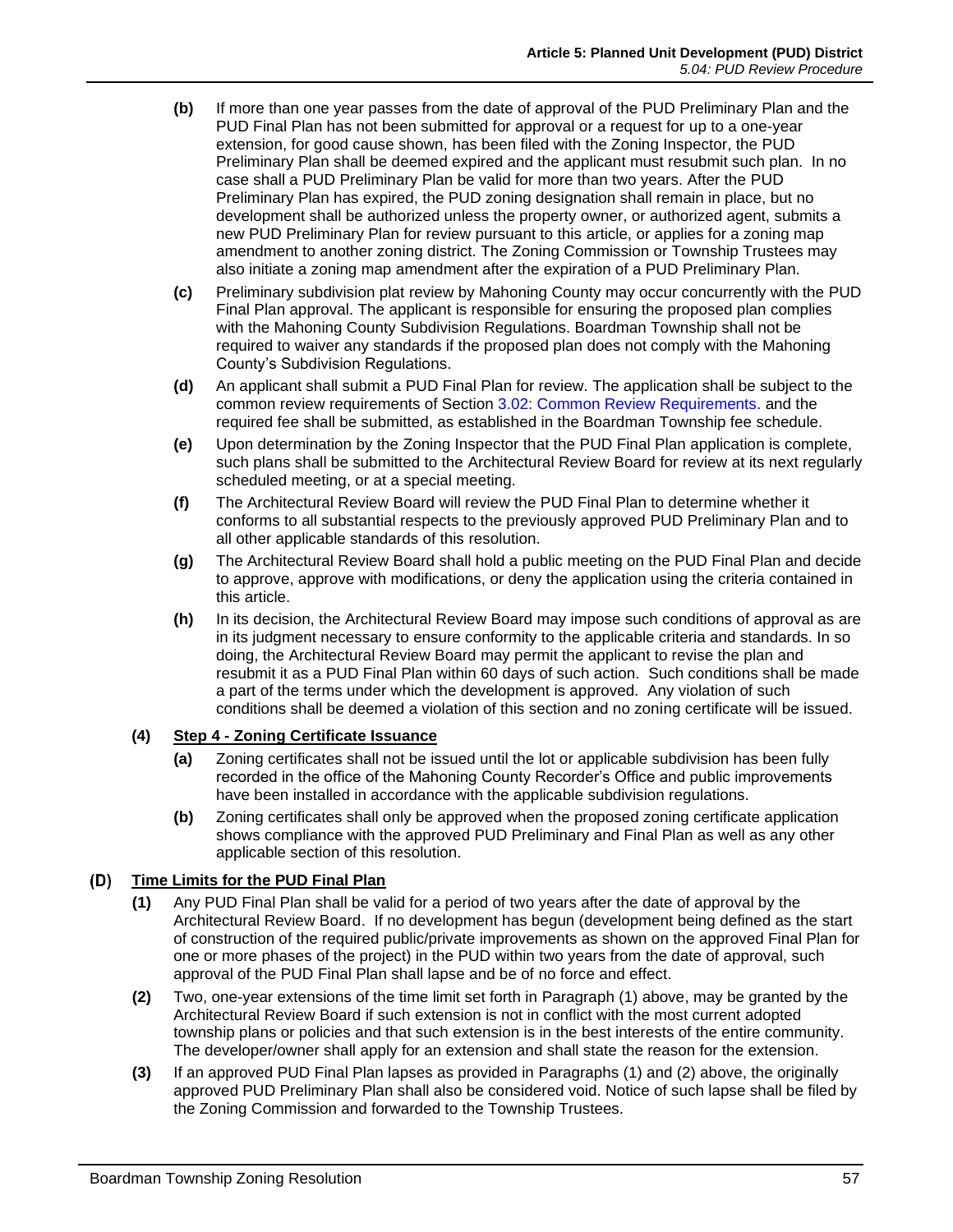**(4)** Voiding of the PUD Preliminary and Final Plans shall not rezone the property. After such plans are voided, the Zoning Commission, the Township Trustees, or property owners may initiate a rezoning to another zoning district in accordance with Section 3.03: Zoning Text or Map Amendment or the property owner, or their agent, may resubmit a new PUD Preliminary Plan in accordance with the procedures of this article.

#### <span id="page-3-1"></span>**Waiver of Standards** (E)

- **(1)** To encourage ingenuity, imagination and flexibility in the design of PUDs and prevent unnecessary hardships, the Zoning Commission may choose to waive specific standards cited in this article during the review of the PUD Preliminary Plan. By motion, the Zoning Commission may waive specific standards based on one of the two following findings:
	- **(a)** The waiver will allow for improvement in overall design of the development and will enhance the proposal's compliance with the general criteria for approval in this article; or
	- **(b)** The waiver will remedy a standard causing practical difficulty or unnecessary hardship to the property owner. The difficulty or hardship caused is due to exceptional circumstances applying to the property but not caused by the owner. Financial hardship shall not be a consideration. The waiver is necessary for preservation of substantial property rights possessed by others in the same PUD District. After the waiver is approved the development will continue to comply with the general criteria for approval in this article.
- **(2)** The applicant shall identify each requested waiver at the time of application and explain in writing how the waiver meets one of the two findings. Prior to making an overall recommendation regarding the PUD application, the Zoning Commission shall, by motion, accept or reject the requested waiver. Any recommendation of the Zoning Commission shall be by a simple majority of the full membership of the Zoning Commission.

# <span id="page-3-0"></span>**Changes or Modifications to Approved PUDs**

- **(1)** A PUD shall be constructed and completed in accordance with the approved PUD Final Plan and all supporting data. The PUD Final Plan and supporting data, together with all recorded amendments, shall be binding on the applicants, their successors, grantees and assignees, and shall limit and control the use of premises (including the internal use of buildings and structures) and the location of structures in the PUD as set forth therein.
- **(2)** Where a property owner on a lot in a PUD seeks a variance from the applicable standards for an individual property that will not apply to any other property in the PUD, the property owner shall request such variance in accordance with Section 3.04: Variance or Conditional Use.
- **(3)** Any request to change or otherwise modify the approved PUD Final Plan as it applies to more than one property owner, shall be reviewed based on whether the change is considered major or minor, in accordance with this subsection.

# **(4) Major Change**

- **(a)** Major changes to a PUD require the prior approval of the Zoning Commission and the Township Trustees in the same process, and with the same hearings, as that used to review the PUD Preliminary Plan. The Zoning Inspector shall have the authority to determine if a proposed change is a major change. Such changes include, but are not limited to:
	- **(i)** Expansion of the PUD project beyond the original tract coverage;
	- **(ii)** Removal or subtraction of land from the original tract coverage; and
	- **(iii)** Proposed changes that will result in an increase in residential dwelling units of more than 5 percent of the total dwelling units proposed or an aggregate increase of more than 10 percent in nonresidential square footage.
- **(b)** Changes that require the approval of only the Zoning Commission at a public hearing include, but are not limited to, the following:
	- **(i)** Changes in the plan relative to the size and arrangement of buildings, the layout of streets or circulation patterns, the size, configuration and location of common open space, and changes in any approved elements of the PUD; and
	- **(ii)** Amendments to the conditions that were attached to the PUD Preliminary Plan or PUD Final Plan approval.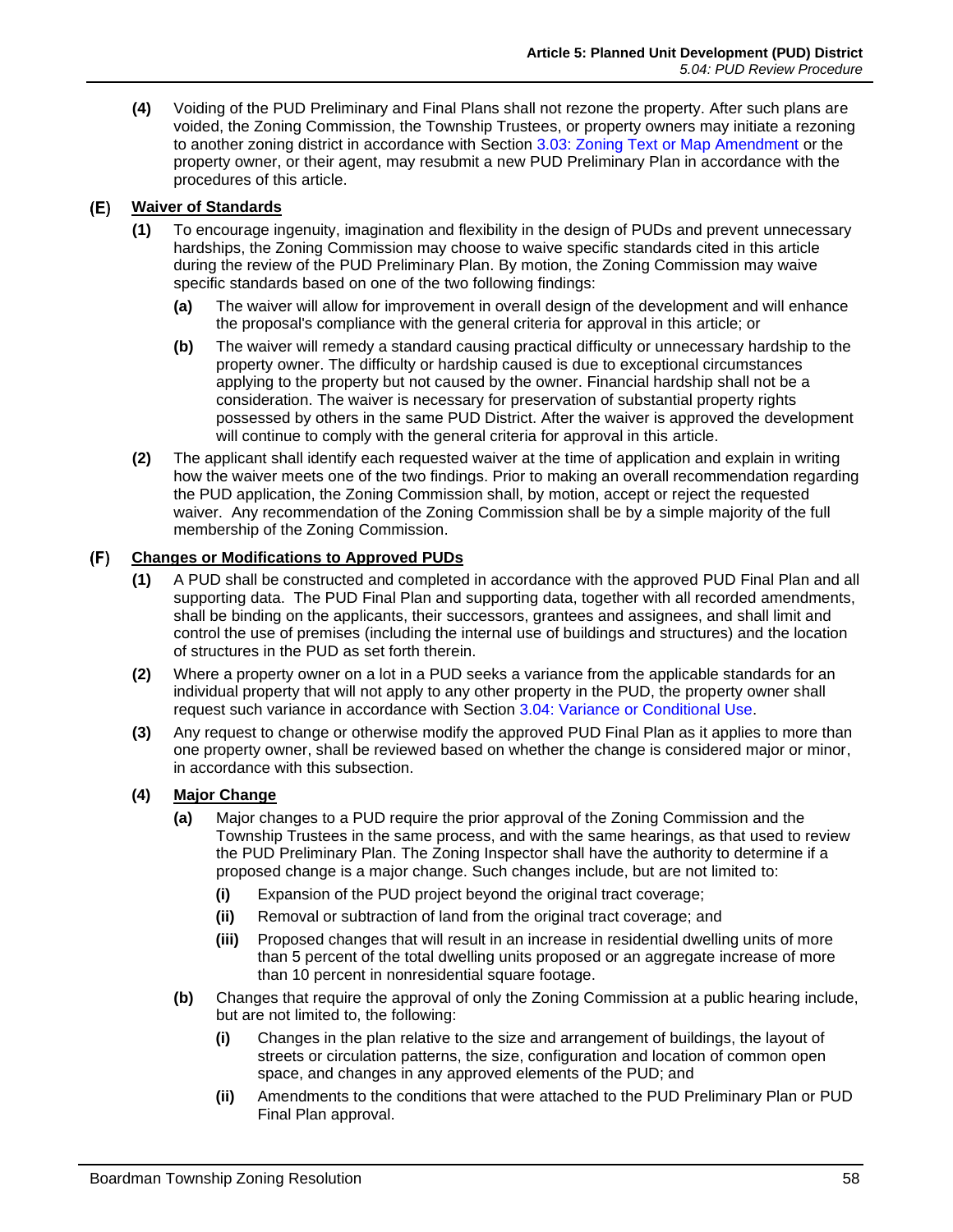### **(5) Minor Changes**

- **(a)** Minor changes are those proposed by the developer/owner which do not disturb or affect the basic design and approved PUD Preliminary Plan and which are essentially technical in nature, as determined by the Zoning Inspector.
- **(b)** Examples of minor changes include but are not limited to: change in the intensity of lighting, changes in the size and location of water and sewer lines within approved easements and changes in the location and number of fire hydrants.
- **(c)** The Zoning Inspector shall notify the Zoning Commission of all such approved minor changes.

#### **Limitation on Resubmission**

Whenever an application for a PUD has been denied, the applicant shall be subject to the standards of Section 3.02(I): Reapplication after Denial of an Application.

#### **Revocation**

- **(1)** In the event of a failure to comply with the approved plan or any prescribed condition or approval, including failure to comply with the stage development schedule, the Zoning Commission may, after notice and hearing, revoke the approval of the PUD Preliminary or Final Plan. The Zoning Commission shall at the same time recommend whether to maintain the PUD zoning district or initiate a zoning map amendment to another zoning district.
- **(2)** The revocation shall become final 30 days after the Township Trustees pass a resolution to rezone the property to a non-PUD zoning category or a decision by the Zoning Commission to revoke the approved plans but retain the PUD zoning.
- **(3)** Where the PUD zoning remains without an approved PUD Preliminary Plan or a Final Plan, the property owner or agent shall be required to submit a new PUD Preliminary Plan in accordance with the review procedures of this article.

#### $(1)$ **Review Criteria**

#### **(1) General Review Criteria**

All PUD applications shall be reviewed based on the following general criteria and the applicable review body shall consider such criteria in the creation of their specific findings of fact when making recommendations and decisions regarding PUD applications, especially for the review of the PUD Preliminary Plan:

- **(a)** The proposed development is in conformity with the township's adopted goals, policies, and any applicable plans;
- **(b)** The proposed development meets the intent and spirit of this resolution and all other applicable township resolutions;
- **(c)** The development provides an environment of stable character that promotes a harmonious relationship between land uses within the site and a harmonious relationship with surrounding development, utilizing adequate buffers where necessary;
- **(d)** The proposed development provides a development pattern which preserves and utilizes the natural topography, geologic features, scenic vistas, natural vegetation and natural drainage patterns of the site;
- **(e)** The proposed development maximizes the opportunity for privacy within residential areas and minimizes nuisances between residential areas and other land uses;
- **(f)** The proposed development, while compatible with its surroundings, provides a more diverse environment for living, shopping and/or working than would be possible under strict application of the standard minimum design requirements of other districts provided within this resolution;
- **(g)** The proposed development promotes greater efficiency in the use of land and does not impose an undue burden on public services and facilities such as fire and police protection, schools, water supply and wastewater disposal due to excessive population densities;
- **(h)** The proposed development is not likely to result in significant adverse impacts upon the natural environment, including air, water, noise, stormwater management, wildlife, and vegetation, or such impacts will be substantially mitigated;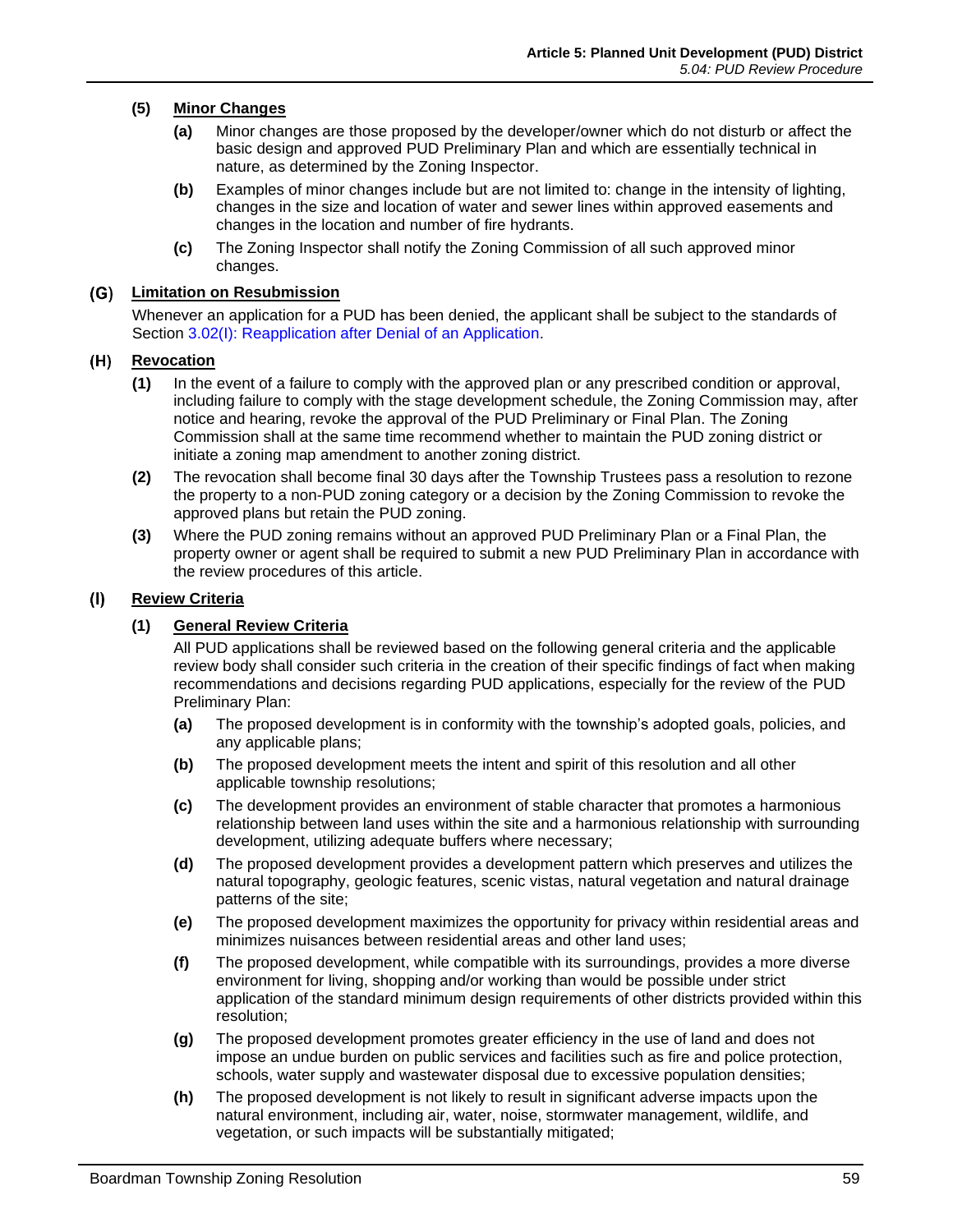- **(i)** The proposed development is accessible from public thoroughfares adequate to accommodate the traffic which shall be imposed on them by the proposed development, and the proposed streets and parking areas within the site are adequate to serve the proposed arrangement of land uses;
- **(j)** The proposed development minimizes pedestrian, bicycle, and vehicle conflicts;
- **(k)** The proposed development provides a higher quality and more useful design of landscaping and open space and amenities than would normally be required under the strict application of existing zoning requirements;
- **(l)** The proposed development contains such proposed covenants, easements, association bylaws and other such provisions as may reasonably be required for the public health, safety, and welfare;
- **(m)** The proposed development is designed in such a way that each individual section of the development as well as the total development, can exist as an independent section capable of creating an environment of sustained desirability and stability or that adequate assurance has been provided that such an objective shall be attained;
- **(n)** The proposed development can be substantially completed within the time specified in the schedule of development submitted by the developer; and
- **(o)** The PUD plans have been transmitted to all other agencies and departments charged with responsibility of review and any identified issues have been reasonably addressed by the applicant.

#### **(2) Additional Review Criteria for the PUD Final Plan**

In addition to the general review criteria above, the following criteria shall serve as conditions that should generally be satisfied before the approval of the PUD Final Plan:

- **(a)** Where common open space is required, appropriate arrangements with the applicant have been made which will ensure the reservation of common open space as indicated on the PUD Preliminary Plan and Final Plan. If deemed necessary by The Township Trustees during the PUD Preliminary Plan review process, the Township Trustees may require the applicant to hold a bond to ensure the successful and proper reservation of open space. Furthermore, the PUD Final Plan shall demonstrate how the open spaces shall be duly transferred to a legally established homeowner's association or has been dedicated to the Township or another public or quasi-public agency;
- **(b)** Appropriate agreements with the applicant have been made to ensure the proper completion of public improvements in compliance with township and Mahoning County regulations;
- **(c)** The proposed PUD Final Plan for the individual section(s) of the overall PUD is consistent in contents (building location, land uses, densities and intensities, yard requirements, and area and frontage requirements) with the approved PUD Preliminary Plan;
- **(d)** Each individual phase of the development can exist as an independent unit that can create an environment of sustained desirability and stability, or that adequate assurance will be provided that such objective can be obtained;
- **(e)** That any exception from the design standards provided in the Preliminary Plan is warranted by the design and amenities incorporated in the detailed Final Plan;
- **(f)** That the internal streets and thoroughfares proposed are suitable and adequate to accommodate the anticipated traffic within and through the development; and
- **(g)** The PUD Final Plan has been transmitted to all other agencies and departments charged with responsibility of review.

# **PERMITTED USES**

### **Principal Uses**

**(1)** Only those uses listed in Table 4.07-1, whether permitted, permitted with standards, or conditionally permitted, may be considered in the application of a PUD.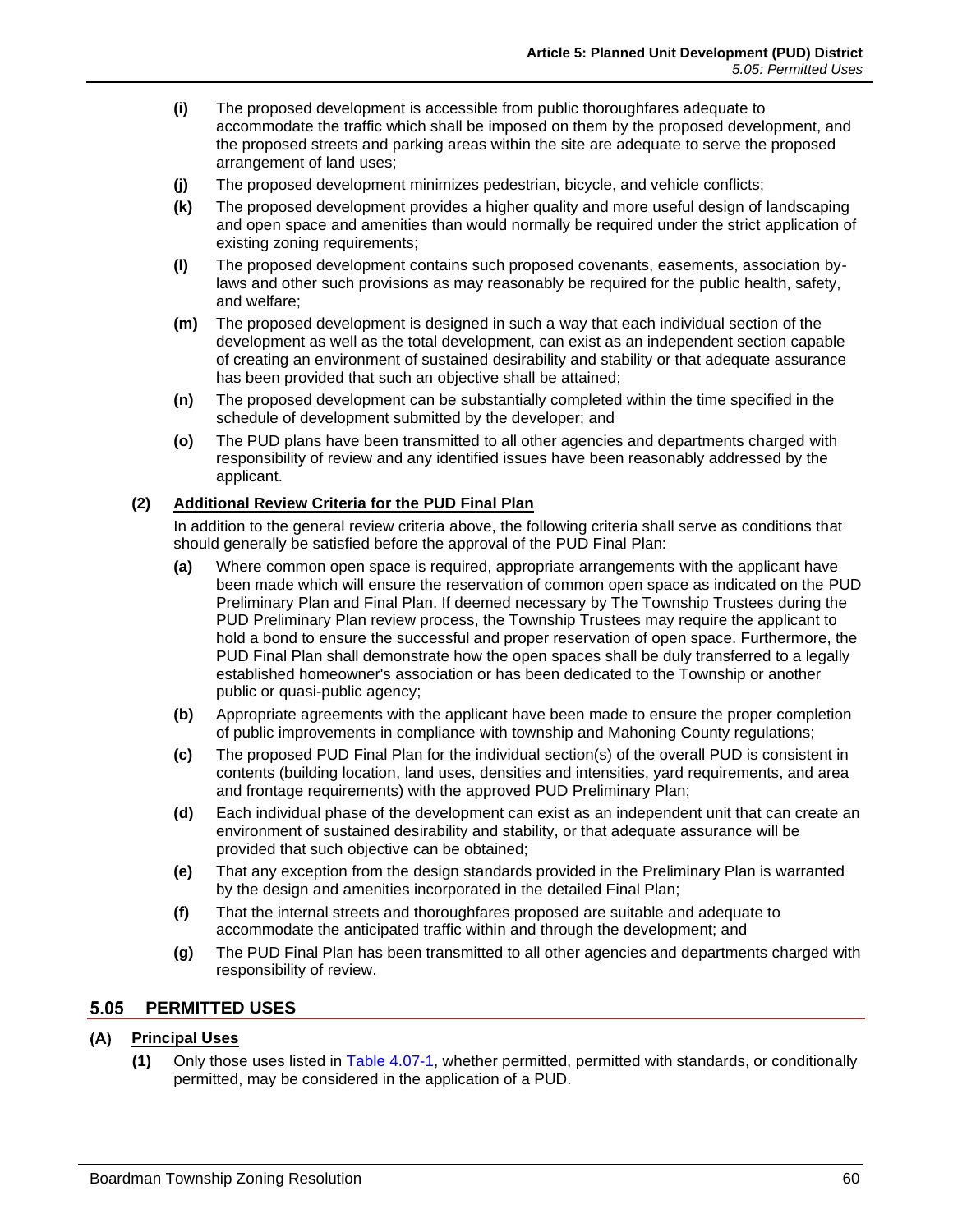- **(2)** In general, any standards that apply to a specific use in a zoning district shall also apply to those same uses in a PUD. However, the Zoning Commission and the Township Trustees may adjust or waive any of those use-specific standards.
- **(3)** As part of any approval, the Zoning Commission and the Township Trustees shall approve a list of acceptable uses permitted in the PUD. Such list of uses only include uses established in Table 4.07-1: Permitted Use Table.
- **(4)** Planned Unit Developments that are surrounded by residential zoning districts shall be restricted to uses, and related accessory uses, that are permitted in the residential zoning districts.
- **(5)** Planned Unit Developments that share a boundary with a GB or RB District located along the Market Street (Route 7) and Boardman Poland Road (Route 224) corridors, or that will result in the rezoning of a GB or RB District, may include a mixture of uses with the following conditions.
	- **(a)** If this type of PUD results in the rezoning of an existing residential zoning district adjacent to the GB or RB District then the PUD shall be required to incorporate a mixture of uses, including residential uses.
	- **(b)** Such PUD shall include a minimum of 40 percent of the land area dedicated to residential uses and another 35 percent of the land area dedicated to commercial or office uses. Such percentages shall be of any land area not dedicated to parks, recreation, and open space uses, or other lands dedicated to public and institutional uses.
	- **(c)** The land area dedicated to residential uses may include a portion or all of the area dedicated to commercial or office uses if the minimum density of dwellings in the area is six units per acre and all of the uses are designed in a manner to create an interconnected, mixed-use neighborhood.
- **(6)** No land or structure shall be used or occupied to create any nuisance or hazard involving fire, explosion, noise, vermin, brilliant light, vibration, smoke, dust, fumes, odor, heat, cold, disease, dampness, electrical or electronic disturbance, radiation and/or toxic agents.
- **(7)** Any changes in uses within an approved PUD shall be required to be reviewed as part of a major PUD amendment.

# **Accessory Uses**

Unless modified by the Zoning Commission or Trustees during the PUD Preliminary Plan or PUD Final Plan approval, accessory uses in a PUD District shall be subject to the following standards:

- **(1)** Accessory uses and structures related to single-family residential uses in a PUD District shall be subject to the standards applied to accessory uses in the R-1A District.
- **(2)** Accessory uses and structures related to multi-family residential uses in a PUD District shall be subject to the standards applied to accessory uses in the R-3 District.
- **(3)** Accessory uses and structures related to nonresidential uses in a PUD District shall be subject to the standards applied to the GB District.

# **DEVELOPMENT STANDARDS**

Except as otherwise authorized by the Zoning Commission and the Township Trustees, PUD Districts shall comply with the following development standards:

#### **Minimum Site or Lot Requirements**

- **(1)** Yard, setback, lot size, type of dwelling unit, height, frontage and floor area requirements and related limitations, and use restrictions contained in other articles of this resolution, may be waived for a PUD, provided that the spirit and intent of this resolution and this section are met as determined by the Zoning Commission and The Township Trustees.
- **(2)** Every building in a PUD shall have access either to a public street, walkway or other area dedicated to common use.
- **(3)** In PUDs with residential dwelling units, the privacy of future residents shall be assured by yards, creative building arrangements, screening and other design elements. At a minimum, residential dwellings shall meet the following standards in a PUD:
	- **(a)** The minimum distance between structures shall not be less than 15 feet or one-half the height of the higher structure, whichever is greater.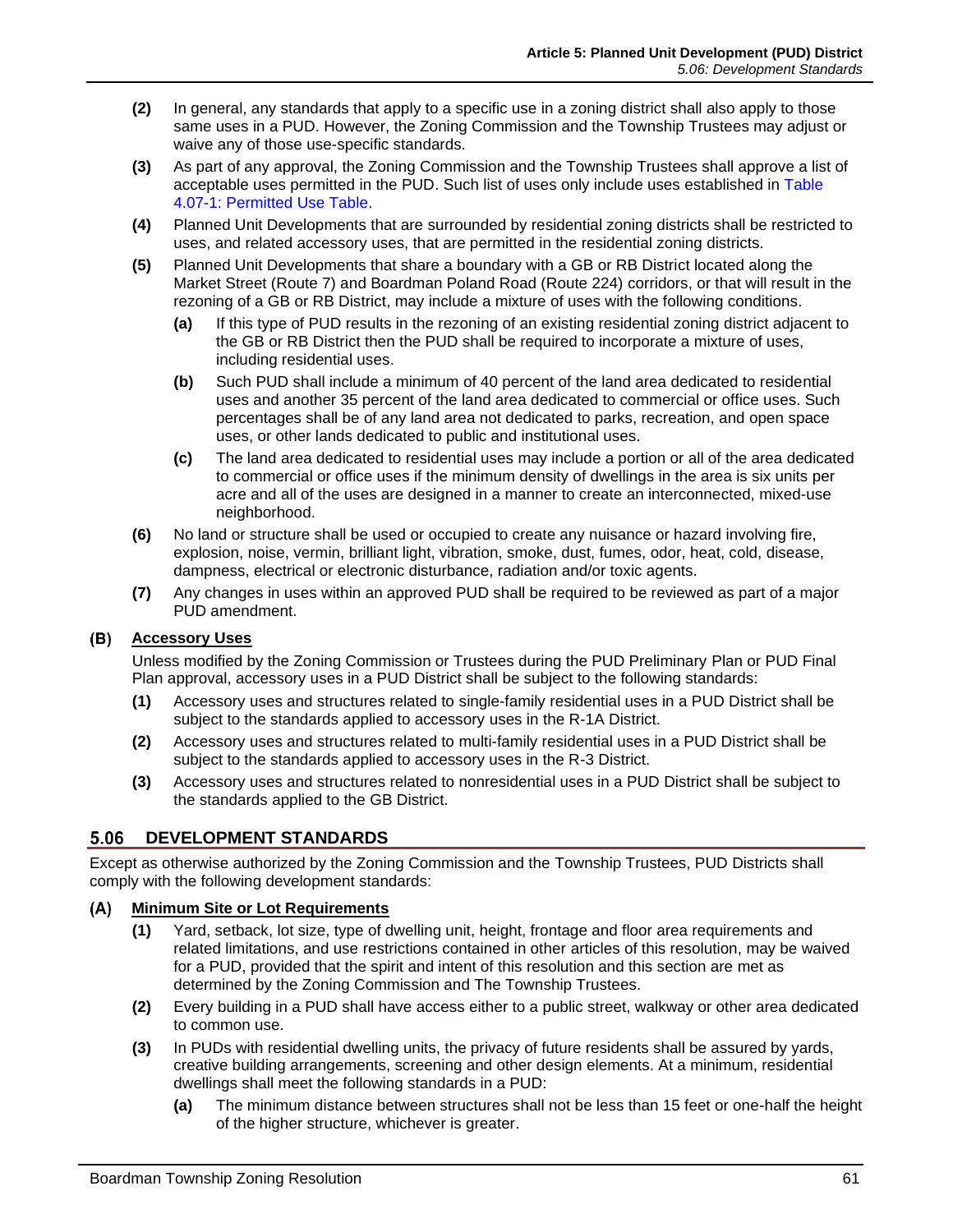- **(b)** The minimum setback permitted from public rights-of-way shall be 25 feet for streets identified on adopted policies or plan related to the township, or other related plans for transportation, and for streets designed to provide access to property adjoining the development.
- **(c)** Balconies, decks and patios shall be screened from each other when closer than 50 feet from each other.
- **(4)** For developments without any residential component, the minimum spacing between interior buildings shall be subject to approval by the township, but in no case shall be less than 20 feet or one-half the height of the taller building whichever is greater. All buildings along the perimeter of a PUD that is larger than five acres in size shall be set back a minimum of 50 feet along any existing residential district, park, or school property, and 25 feet along any other district or property. These perimeter setbacks shall be doubled if the proposed use is a use type that falls under the Industrial Use Classification in Table 4.07-1. Perimeter setbacks may only be reduced using the waiver procedure found in Section [5.04\(E\): Waiver of Standards.](#page-3-1)

#### **Maximum Building Height Standards**

- **(1)** Residential buildings or mixed-use buildings that contain residential dwellings may exceed 35 feet only if the Zoning Commission determines the proposed building allows adequate fire emergency access and is of an appropriate scale to its surroundings.
- **(2)** All other buildings shall not exceed 80 feet in height; however, the Boardman Township Fire Department may further restrict the maximum height of nonresidential buildings for safety purposes, based on fire protection capabilities.

#### **Land Use Density and Intensity**  $(C)$

- **(1)** Final land use density and intensity of uses shall be subject to approval of the Zoning Commission and The Township Trustees during the PUD Preliminary Plan review.
- **(2)** In general, the overall gross density of a residential component of a PUD shall comply with the township's adopted plans and policies. Residential densities shall not exceed 14 dwellings units per gross acre.
- **(3)** Increased net densities or lot coverage may be permitted by the Zoning Commission where it is satisfied that the applicant has provided a proportionate increase in the amount and amenity of common open space. Such density increases shall not exceed 15% of the maximum densities established in this section.
- **(4)** For nonresidential uses, the overall intensity of development shall be compatible with the recommendations of adopted plans and policies, and with the capacity of public streets, drainage facilities and utilities and not violate the following standards:
	- **(a)** The impervious surface of the site shall not exceed 80% of the total site excluding public rights of way.
	- **(b)** The aggregate floor area of all buildings shall not be greater than 60% of the total area of the site excluding public rights of way.
- **(5)** The preceding density guidelines may be varied at the discretion of the Zoning Commission and the Township Trustees if it can be demonstrated that a variance to a guideline is necessary to achieve an improved site design, that surrounding neighborhoods and public facilities will not be adversely affected, and that a common open space will be provided. However, the approved density in the PUD shall not exceed more than 15% the density which is permitted in this section.
- **(6)** Where there are mixed-use structures that contain both residential and commercial or commercial and industrial uses, the applicant shall provide information indicating the appropriate use groups for various areas within such structures and type of construction separating them. No highly combustible, toxic or otherwise hazardous materials shall be permitted within residential areas of the development. In addition:
	- **(a)** Adequate information shall be provided to the Fire Department and Building Inspector for each to determine that the mixed-use building(s) shall meet State and local building and fire codes.
	- **(b)** Adequate security shall be provided between uses in mixed-use structures. Interior common areas serving dwellings shall not be accessible to the public at large.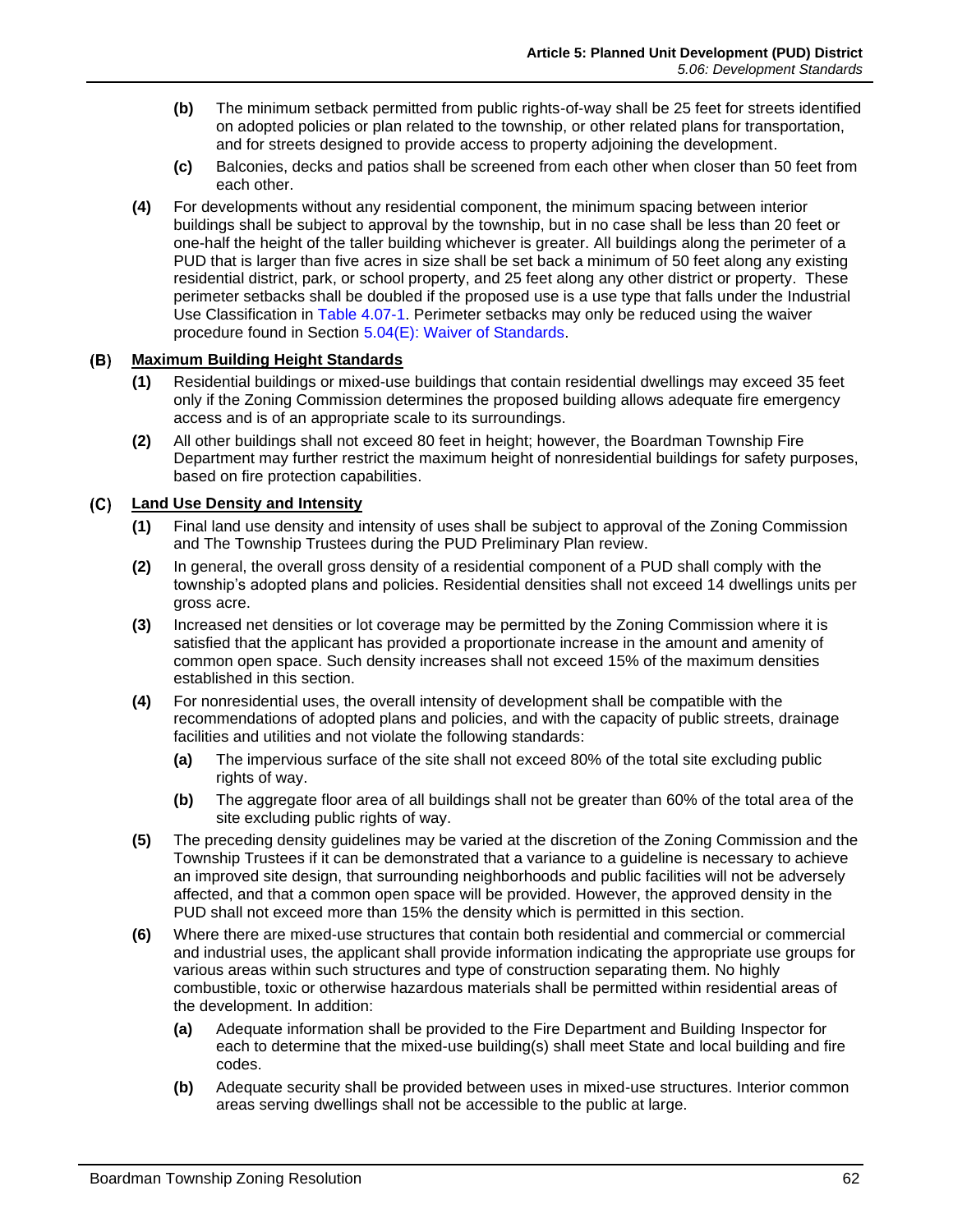#### **Design and Development Standards**

Unless otherwise stated below, or waived by the Zoning Commission or Township Trustees through Section [5.04\(E\): Waiver of Standards,](#page-3-1) the proposed development shall be subject to the regulations and standards of this code including, but not limited to, outdoor lighting, off-street parking and mobility, signs, architectural standards, etc.

#### **(1) Landscaping and Buffering**

- **(a)** All PUDs shall comply with the applicable landscaping and buffering requirements of Article 10: Landscaping Standards, which shall be established as the minimum landscaping and buffering requirements.
- **(b)** The percentage of retained and proposed landscaped areas to total area shall not be less than 20 percent of the entire lot.
- **(c)** In general, all unpaved areas of a lot shall be landscaped, or a bond or irrevocable letter of credit submitted to guarantee the installation of landscaping prior to occupancy of a principal building.
- **(d)** Every effort shall be made to preserve mature stands of trees and other natural features having intrinsic, aesthetic value.
- **(e)** Where this is not practical, attractive groupings of nursery materials shall be planned.
- **(f)** The amount of landscaping shall be comparable to the intensity of the development proposed. Care shall be taken to introduce trees and other landscaping into parking and other paved areas.
- **(g)** PUDs that contain nonresidential uses or residential uses of a higher density or intensity of adjacent residential uses shall be required to provide a permanent open space buffer consisting of mounding and vegetative plantings sufficient to protect the privacy and amenity of such adjoining areas. The buffer area shall be a minimum of 50 feet in width unless otherwise approved by the Zoning Commission through the waiver procedure of Section [5.04\(E\): Waiver of Standards.](#page-3-1)
- **(h)** The buffer area shall be maintained by the land owner or owner association in such a manner as to insure its effectiveness.
- **(i)** Outdoor areas or containers holding or storing trash, garbage, recycled or reused materials shall be screened on three sides from adjoining properties, streets and other public areas. Such areas or containers shall be screened in accordance with this resolution and shall include a decorative gate for access.

#### **(2) Vehicular Access Points**

- **(a)** The number of ingress and egress points shall be limited to reduce the number of potential accident locations with streets.
- **(b)** Adequate and properly arranged facilities for internal pedestrian and traffic circulations shall be provided.
- **(c)** Topography, landscaping and existing vegetative clusters shall be utilized as necessary to make the project attractive and provide buffers between areas of substantially different character.
- **(d)** The street and thoroughfare network shall be designed to provide enhanced connectivity in between neighborhoods as well as providing connections between neighborhoods and business activity centers.
- **(e)** Truck loading areas shall be physically isolated from residences or enclosed.

#### **(3) Improvement Standards**

- **(a)** Unless alternative standards are approved as part of the PUD approval process, all PUDs shall comply with the applicable subdivision improvement and design standards including, but not limited to, sidewalks, street design, drainage, and utilities.
- **(b)** All streets proposed within a PUD shall be public streets unless approved by the Zoning Commission, Township Trustees, and Mahoning County Planning Commission. In considering the approval of any application that proposes the use of private streets, the Zoning Commission and The Township Trustees shall consider the following: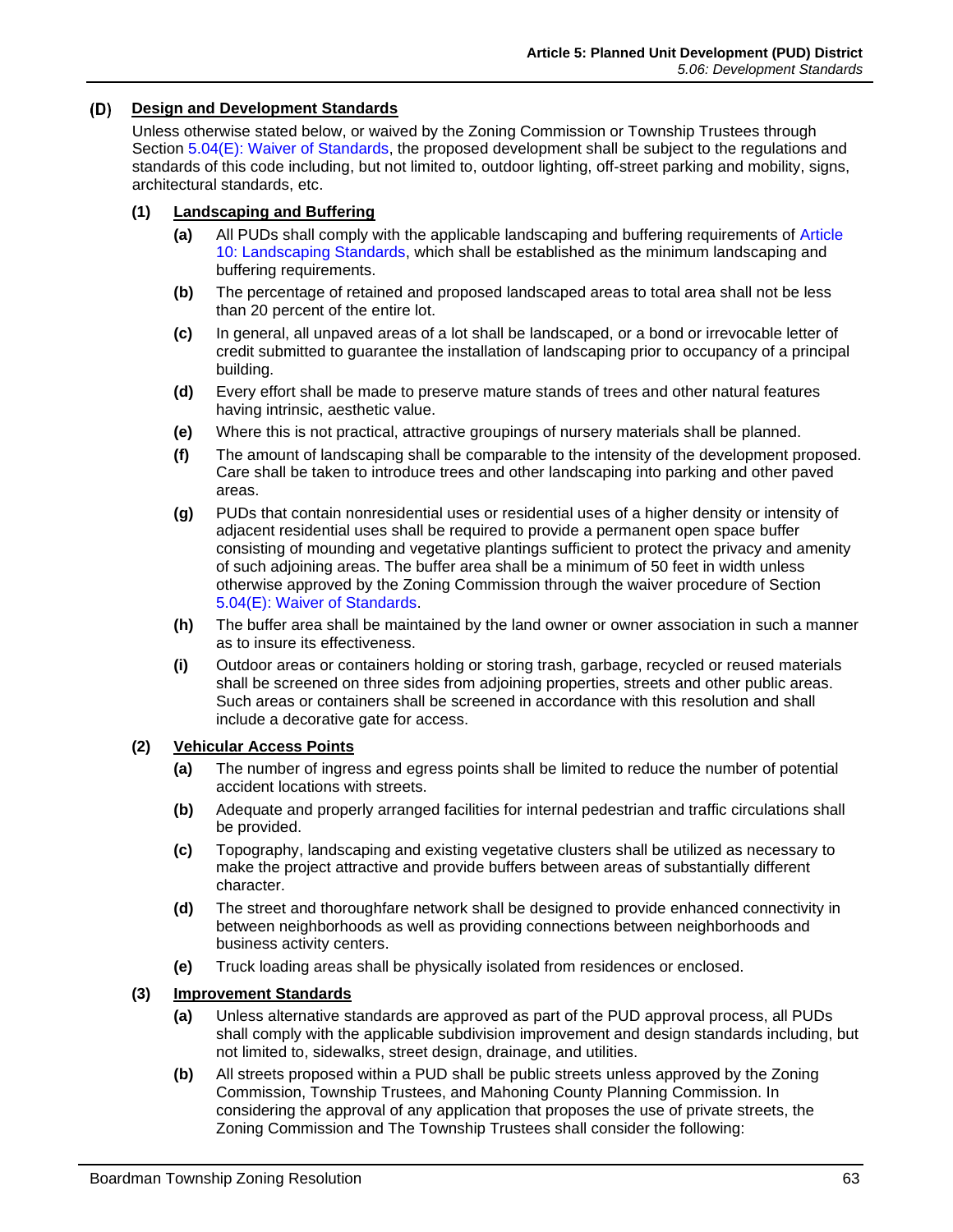- **(i)** All private streets shall be designed in accordance with the standards of the Mahoning County Subdivision Regulations except that curbs and gutters may be waived and street width reduced if adequate provision has been made for storm drainage, guest parking and for access by emergency vehicles and trash collection trucks.
- **(ii)** Private streets shall be oriented and designed to discourage through traffic movement.
- **(iii)** Private streets should not be designed for extension into any adjacent development or provide access to future development which may occur on adjacent undeveloped land.
- **(iv)** Private streets shall have no more than 30 residential lots per entrance to a public street.
- **(v)** Any development proposed containing private streets shall also contain a description of the method by which such streets are to be maintained, such as the by-laws of a homeowners' association.
- **(c)** In addition to any sidewalk requirements required by the applicable subdivision standards, any PUD that contains residential uses shall provide for adequate pedestrian walkways connecting residences to existing and proposed recreational facilities, schools, neighborhood shopping, other residential areas, and adjoining sidewalks.

#### **(4) Common Open Spaces**

- **(a)** Common open space shall be required in all applications where there is a proposed PUD that contains any residential uses.
- **(b)** The common open space requirements for a PUD shall be based on the proposed residential density and shall be in accordance with [Table 5.06-1.](#page-9-0)
- <span id="page-9-0"></span>**(c)** In the case of phased developments, open space shall be provided in proportion with each developed phase.

| <b>TABLE 5.06-1: PUD COMMON OPEN SPACE REQUIREMENTS</b> |                                       |
|---------------------------------------------------------|---------------------------------------|
| <b>Proposed Residential Density</b><br>(Gross Density)  | <b>Common Open Space Requirements</b> |
| Under 4 Dwelling Units Per Acre                         | 5 Percent                             |
| 4 to Less than 8 Dwelling Units Per Acre                | 10 Percent                            |
| 8 or More Dwelling Units Per Acre                       | 15 Percent                            |

- **(d)** The percentage of open space shall be based on the gross site area of the proposed project, including all rights-of-way.
- **(e)** When open space is required, such space shall be areas that have been improved for active use by residents or members of the public that may include, but is not limited to, in-ground swimming pools, playgrounds, tennis courts, jogging trails, or similar outdoor recreational uses. Passive uses, such as trails, may be included in the open space calculation if an integral part of other open space improvements, as approved by the Zoning Commission and Township Trustees during the preliminary plan review.
- **(f)** Retention or naturalized stormwater management areas, as well as dry stormwater detention basins, which are designed to be an amenity, may be considered as open space if so determined by the Zoning Commission and Township Trustees during the preliminary plan review.
- **(g)** The following areas shall not be counted toward compliance with open space requirements:
	- **(i)** Private and public roads, and associated rights-of-way;
	- **(ii)** Public or private parking spaces, access ways, and driveways related to any residential use;
	- **(iii)** Required minimum spacing between buildings and required yard setbacks;
	- **(iv)** Vehicular use areas;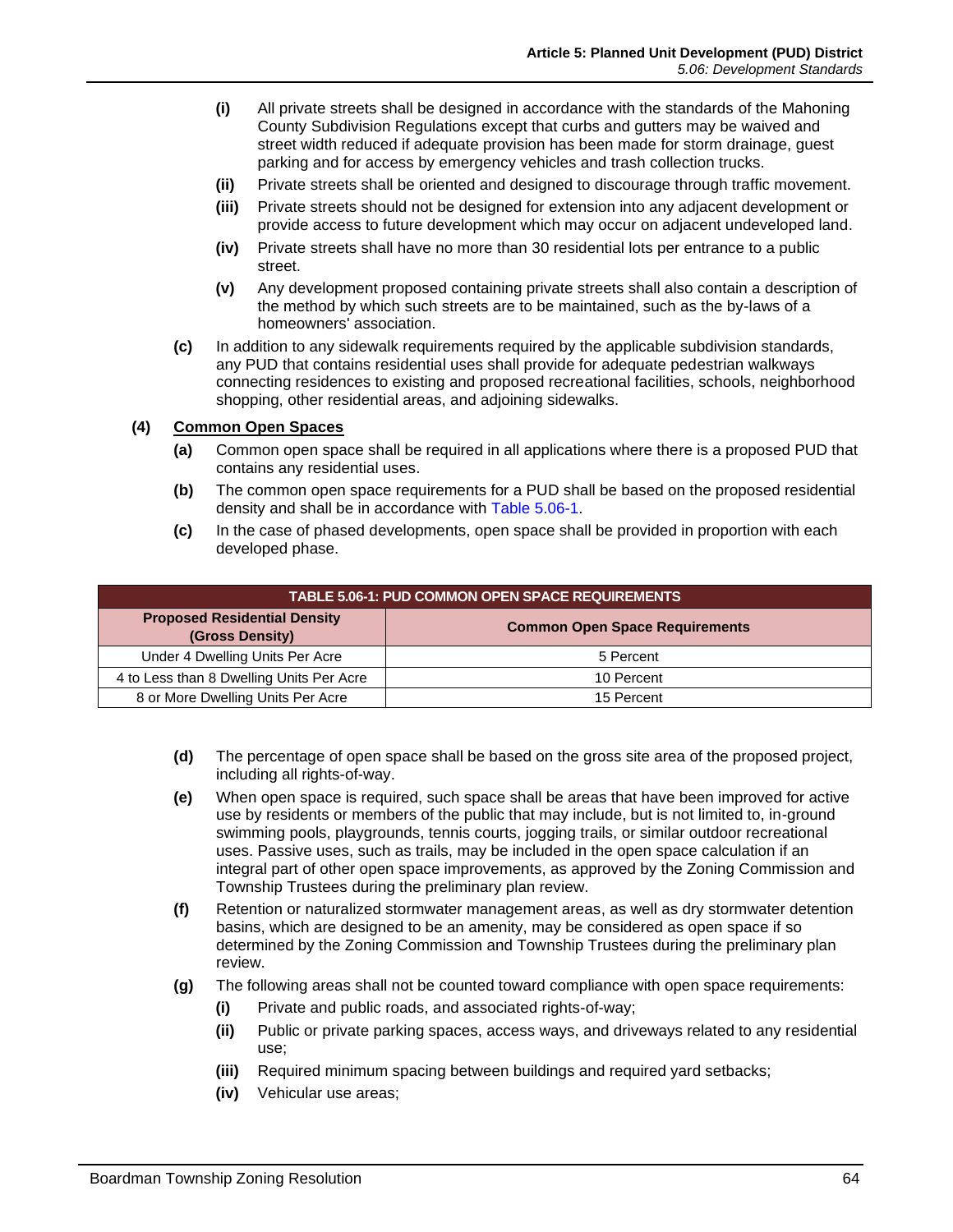- **(v)** Land that is subject to pre-existing conservation easements or other similar protected open spaces;
- **(vi)** Above-ground buildings, pipes, apparatus, and other equipment for community or individual use, septic or sewage disposal systems;
- **(vii)** Substations, public utility easements;
- **(viii)** Leftover land that has no value for development and is not a natural resource (e.g., river or stream corridor, large forest stand, wetland) that contributes to the quality of the overall project, as determined by the Zoning Commission or Zoning Inspector, as may be applicable based on the review procedure.
- **(h)** All common open space shall be designed in accordance with the following:
	- **(i)** The location, shape, size and character of common open space shall be suitable for the proposed residential uses in relation to the location, number and types of dwelling units it is intended to serve. In any case, it shall be highly accessible to all residents or users of the PUD.
	- **(ii)** The common open space shall be used for amenity and/or recreational purposes. Any uses and/or buildings authorized for the common open space must be appropriate to the scale and character of the PUD in relation to its size, density, expected population, topography and the type of dwellings.
	- **(iii)** The common open space shall be suitably improved for its intended use, but common open space containing natural features worthy of preservation may be left unimproved. The buildings, structures and improvements which are permitted in the common open space shall be appropriate to the uses which are authorized for the common open space and shall conserve and enhance the amenities of the common open space regarding its topography and unimproved condition.
	- **(iv)** Where appropriate, open space should be arranged in order to provide connections to existing or future open space areas, trails, or similar features on adjoining parcels.

#### **(5) Protection and Maintenance of Common Open Space**

Adequate provision shall be made for the long-term maintenance and/or operation of all common open space in accordance with this section.

#### **(a) Reclamation of Disturbed Open Space**

Any required land areas designated for use as open space that are disturbed during construction or otherwise not preserved in its natural state, shall be landscaped with noninvasive vegetation that appeared in those respective areas prior to construction or with other native vegetation. The planting of invasive plant species is prohibited.

#### **(b) Future Subdivision and Development of Open Space**

All required open space shall be restricted from further subdivision or development by deed restriction, conservation easement, or other agreement in a form acceptable to Boardman Township and duly recorded in the office of the Mahoning County Recorder. Subject to permanent restrictions as set forth above, required open space in an open space residential subdivision shall be owned by a homeowners' association, Boardman Township (with its consent), a land trust or other conservation organization recognized by Boardman Township, or by a similar entity. Required open space may be held by the individual members of a homeowners' association as tenants-in-common or may be held in common ownership by a homeowners' association, community association, or other similar legal entity.